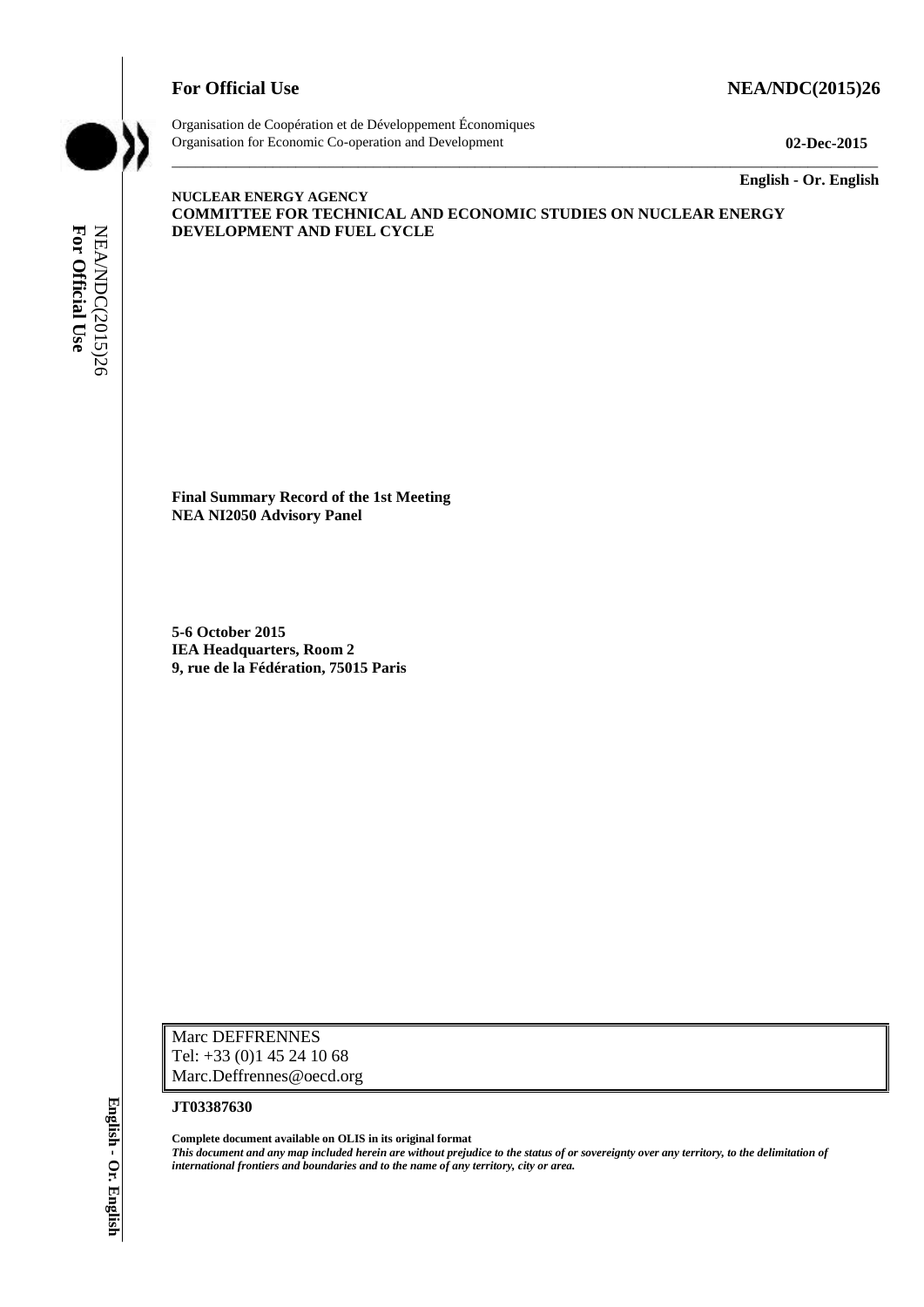# **NEA NI2050**

# **First Meeting of the Roadmapping Advisory Panel**

# *NEA Roadmap for R&D Priorities fostering Nuclear Fission Innovation for a low carbon sustainable future*

# **IEA Conference Room 2 5-6 October 2015, Paris**

## **FINAL SUMMARY RECORD**

### **Objective of the Meeting**

1. Following the recommendation of the NI2050 Launching Workshop held in Paris on 7/8 July, it has been decided to launch the *top down Roadmapping* of long term fission R&D priorities (NI2050 Phase 2), without waiting the outcome of the *bottom up Survey* providing the picture of the actual situation (NI2050 Phase 1). Figure 1 presents the overall scheme of the NI2050 Initiative.

2. For the Phase 2 (Roadmapping) to be successful, it was considered necessary to establish an Advisory Panel, to first design the roadmapping and then proceed with the selection of fission R&D priorities (for programmes and infrastructures, both aspects of people/skills and plants/facilities).

3. The primary objective of the Meeting of 5/6 October was to focus on this design of the roadmapping, agreeing on the objective, scope, methodology and organisational process. This should then be consolidated in ToRs for the Roadmapping and for the Advisory Panel, to be presented as appropriate to the relevant NEA Committees.

#### **Overall organisation of the Meeting**

4. The first part was dedicated to learn about the objectives, scopes, methodologies and processes of a number of existing roadmaps which may serve as examples and inputs for the NI2050 roadmapping.

5. Following this, the second part took the form of a brainstorming, leading to the clarification of the objective, scope, methodology and process for the NI2050 Roadmapping of fission R&D priorities to enable nuclear energy to contribute to the low carbon energy future (using as a reference the IEA ETP 2DS scenario). As a result of the brainstorming, elements of ToRs were developed for the Roadmapping, covering also the role and "membership" of the Advisory Panel, as well as the planning of activities.

### **Main outcomes of the Meeting**

6. There was consensus on placing the roadmapping within the long term low carbon energy perspective: 2050 (ETP 2DS 930GWe) and beyond (2100), to focus properly on the concept of sustainability (enabling the possible deployment of fast reactors and closed fuel cycles).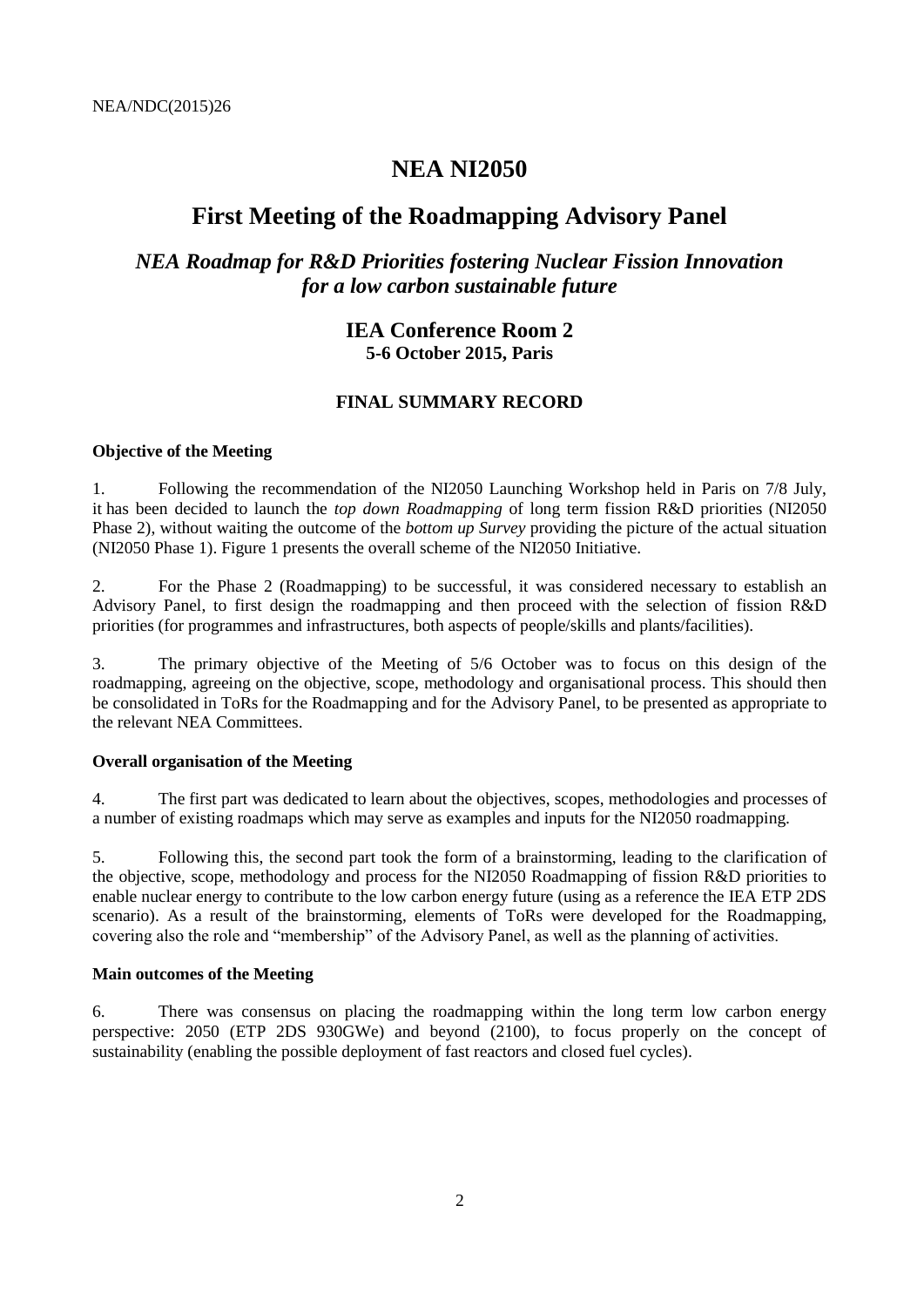7. There was extensive discussion on the objective of the NI2050 roadmapping. The aim is, within the allocated period of 1.5 year, to produce a list of fission R&D (Research and Development<sup>1</sup>) priorities enabling further innovation to support the sustainable role of nuclear energy in a low carbon future. This led to a proposed "full" title for the roadmapping: *NEA Roadmap for R&D Priorities fostering Nuclear Fission Innovation for a low carbon sustainable future (covering aspects of safety, security, environment protection, waste minimisation, effective use of resources, economics).* From this list of priorities, after comparison with the actual R&D programmes resulting from the survey, it should be possible to define some gaps, for which cooperation might help in enabling innovation to deliver commercial readiness in an accelerated manner and more cheaply. This will include areas where shared intellectual and facility infrastructures bring added value, together with innovation in securing financing. Initiating the discussion on such cooperation would constitute a concrete outcome of the 1.5 year of work (Step 3 – see figure 1).

8. The broad scope proposed by the Secretariat, focussing on 5 "categories", was discussed and supported as a good initial basis for the roadmapping (the 5 categories are: Reactor, Front End Fuel Cycle, Back End Fuel Cycle/Recycling and Waste Management, Emerging Energy Systems and Technologies, Cross Cutting Issues – see figure 2). For each of the categories, subcategories may have to be defined. For each, main R&D programmes and infrastructures should be listed and then consolidated, leading to priorities and timelines.

9. There was recognition that in order to reach concrete results for the end of 2016, the methodology to follow needs to stay at a high global level of roadmapping. It is necessary to use existing roadmaps to the maximum extent. The broad categories proposed by the Secretariat for the roadmapping are appropriate to ensure enough compatibility with a number of existing roadmaps and also with the categories proposed for the NI2050 survey. Relying on existing roadmaps has consequences in terms of the experts to involve in the roadmapping process.

10. After further discussion the following concrete organisational process was agreed: the roadmapping will be led by the Advisory Panel. The first task will be to define more precisely the methodology for the roadmapping (e.g. which "rule/criteria" to use for the prioritization). Following this, expert meetings will be organised to compare existing R&D roadmaps and propose priorities for the categories of the NI2050 roadmapping. The Advisory Panel will consolidate the outcomes, cross check with the priorities for the cross cutting issues, and look for duplications and synergies. A final list of priorities should then be elaborated and compared with the outcome of the survey, leading to potential gaps, for which cooperation may be proposed if there is interest and willingness.

11. The proposal for the membership of the Advisory Panel (essentially the participants of the first meeting, complemented by an invitation to the chairs of the main NEA Committees, and the IAEA as observer) did no raise objections. Also the proposal to ask Dame Sur Ion, with, in particular, her experience as chair of the UK NIRAB, to chair the Advisory Panel was not objected.

<sup>1.</sup> There was extensive debate on R&D (Research and Development) vs RD&D (Research, Development and Demonstration). R&D will be further used, but "demonstrators" are fully part of the scope of the roadmapping. As a result of the discussion it was decided to propose an ad-hoc clarification of the notion of demonstrator vs prototype/FOAK (First-of-A-Kind). A Demonstrator is an experimental facility designed to prove the technical and industrial feasibility, as well as the safety case (licensability), of a technology in its integrality (e.g. a demonstrator reactor). The aim is not to produce energy (e.g. electricity) in an economic way, but such production might be part of the scope of the demonstration. Such "demonstrators" are flexible tools, allowing diverse configuration and experiments to take place (e.g. on materials and fuels), and may be associated with additional specific support facilities and labs (i.a. hot cells for PIE). The next stage, after the demonstrator, is the prototype, for which the aim is to produce energy (e.g. electricity) and prove the economic viability of the technology. A FOAK is the first fully commercially operated plant based on the given technology.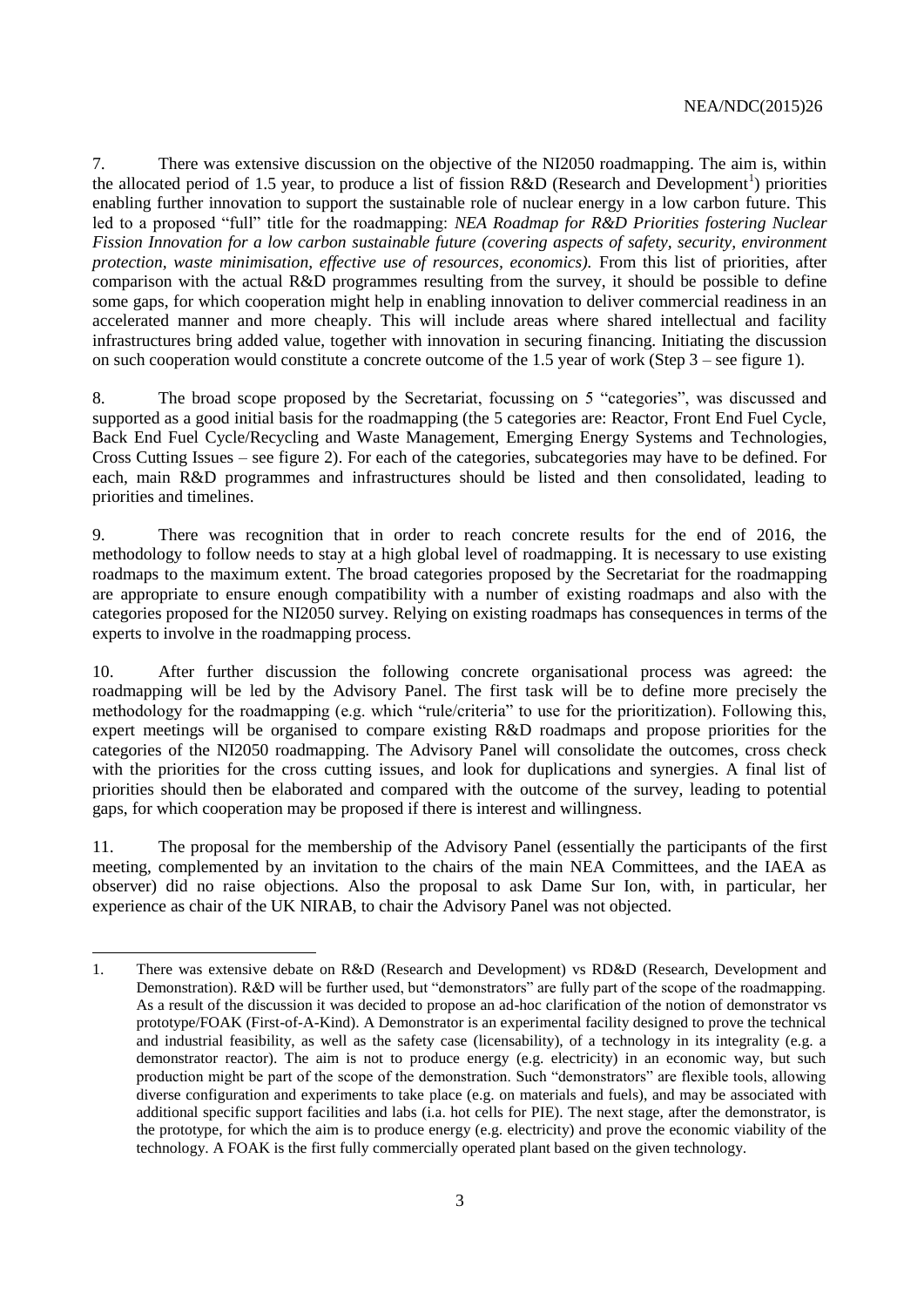#### NEA/NDC(2015)26

12. Each expert meeting should be chaired by a member of the Advisory Panel to ensure the global consistency of the overall process. The Secretariat will call for volunteers and propose the list of chairs (possibly also co-chairs) for discussion at the next meeting of the Advisory Panel. Members of the Advisory Panel (as of now including representatives of the NEA Committees) will nominate experts for the expert meetings. The experts will need to have a global long term vision of R&D perspectives and needs, a deep technical expertise in terms of programmes and infrastructures, and a good knowledge of existing roadmaps used as basis.

13. There has been confirmation on the need to invite China to participate to the NI2050 process, and to the roadmapping in particular. The Secretariat is charged to initiate the links. IAEA will also be invited as observer, as well as the EC as member (both had been participating in the Launching Workshop).

14. To fit with the overall timeline of 1.5 years, the next meeting of the Advisory Panel (to finalise its ToRs and agree on the mandate, task, methodology for the expert meetings) is scheduled for 14 and 15 January 2016 in Paris. The first expert meetings should take place between February and April. The Advisory Panel should further meet in May/June and September/October, to deliver proceed towards a final "roadmap" and lists of priorities/gaps for a Final Workshop towards the end of 2016 or early 2017. This Final Workshop would have the same format as the Launching Workshop. The Secretariat will provide support for the preparation, recording and reporting of all the meetings. Unless otherwise proposed, meetings will be organised in Paris.

15. All the elements discussed and agreed will be translated into Terms of Reference for the NI2050 Roadmapping (objectives, scope, methodology and process). These ToRs will be finalised at the next Advisory Panel in mid-January and be presented at the NDC (end January 2016) and at the NEA Steering Committee.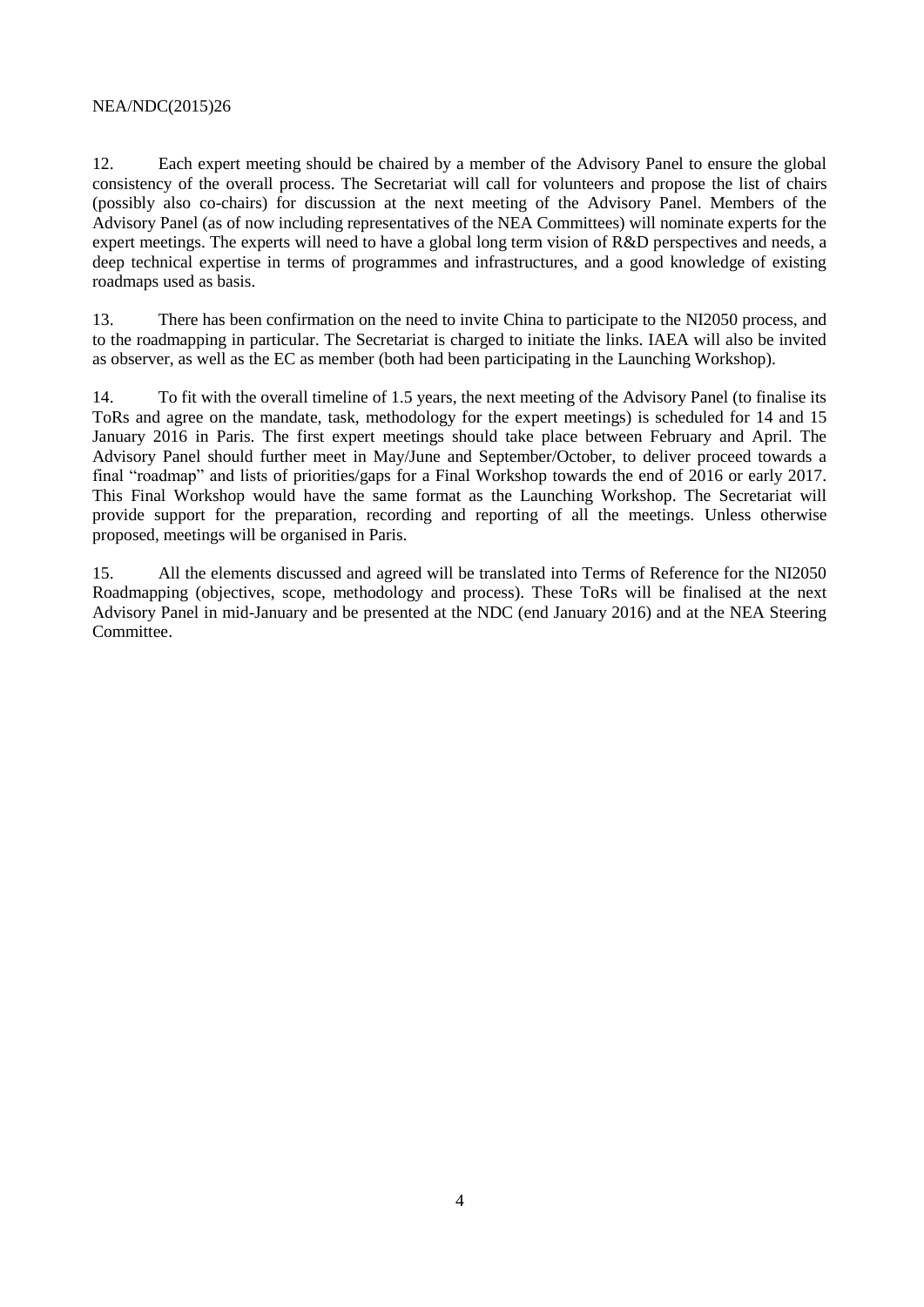## **DETAILED AGENDA OF THE MEETING**

#### **5 October**

| 14.00-14.15 | Welcome, Proposed Chair (Mrs Fiona Rayment), Tour de Table                                                                                |
|-------------|-------------------------------------------------------------------------------------------------------------------------------------------|
| 14.15-14.45 | Recap of what NI2050 is and outcomes of the Launching Workshop (NEA Secretariat and<br>Chair of the Launching Workshop Dr Eric van Walle) |
| 14.45-18.00 | Presentations of existing roadmaps which may serve as examples and inputs.                                                                |
| 14.45:      | GIF Roadmaps – Jean-Claude Bouchter GIF Policy Director                                                                                   |
| 15.15:      | SNETP Roadmap (EU Strategic Research Agenda and Deployment Strategy): Enrique<br><b>Gonzales Chair SNETP Executive Committee</b>          |

This presentation was be further complemented by:

- 15.45: NUGENIA (EU Gen II and III) Roadmap: Giovanni Bruna ETSON (Safety Organisations Network)
- 16.00: ESNII (EU Gen IV) Roadmap: Noel Camarcat Chair of ESNII
- 16.15: NC2I (EU Cogeneration/HTR) Roadmap: Grzegorz Wrochna Chair of NC2I
- 16.30: US DOE/INL ongoing Innovation Workshops process and INL Study on Hybrid Systems Kemal Pasamehmetoglu

(at 17.15: US INL Summary of US Fuel Cycle Evaluation Study – Roald Wigeland by tel conference)

#### **6 October**

9.00: National roadmaps

Japan (Kiyoshi Ono), Russia (Sergei Vorobyev), Korea (Ik Jeong), Canada (Robert Speranzini),

- 10:00: UK NIRAB Roadmap Fiona Rayment
- 10.30: Brainstorming on the objectives, (technical) scope, methodology and (organisational) process for the NI2050 Roadmapping of fission R&D priorities (programmes and infrastructures), using the lessons learned collected from the previous presentations.

#### *12.00-13.30 Lunch*

13.30-15.00 Continuation of brainstorming and Drafting elements for the ToRs for the NI2050 Roadmapping, including the role, membership and operational mode of the Advisory Panel/Experts Groups.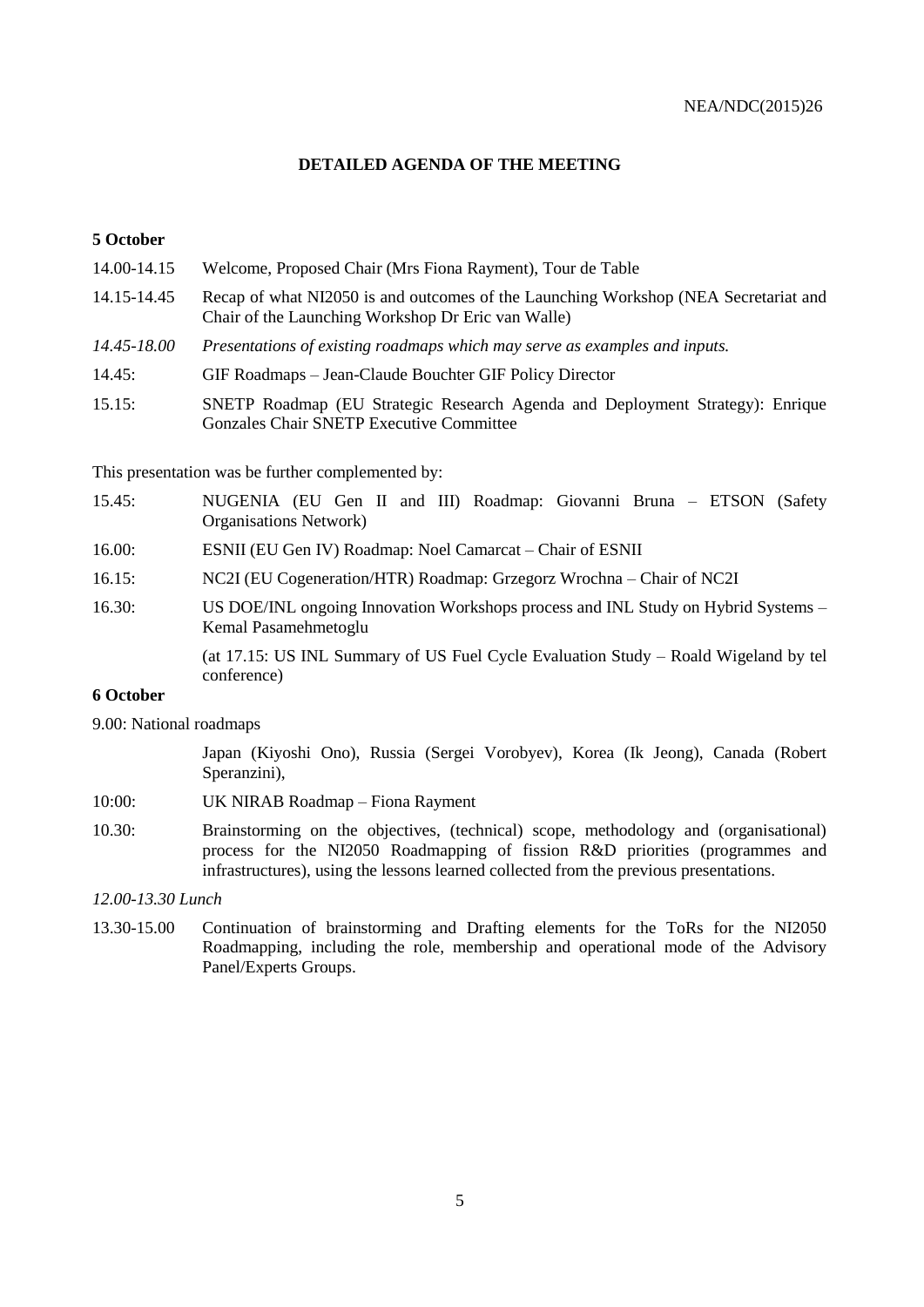## NEA/NDC(2015)26

# **LIST OF PARTICIPANTS**

| <b>UNITED KINGDOM:</b>     | Fiona Rayment, UK NNL and NIRAB (Chair of the Meeting)                      |
|----------------------------|-----------------------------------------------------------------------------|
| <b>BELGIUM:</b>            | Eric van Walle, BE SCKCEN (Chair of the Launch Conference)                  |
| CANADA:                    | Robert Speranzini, CA NCL AECL                                              |
| <b>FRANCE:</b>             | <b>Sylvestre Pivet FR CEA</b>                                               |
|                            | Fanny Bazile CEA                                                            |
| <b>JAPAN:</b>              | Ono Kiyoshi, JP JAEA;                                                       |
|                            | Shigeaki Okajima, JAEA;                                                     |
|                            | Tomoyasu Mizuno JAEA                                                        |
| <b>KOREA:</b>              | Ik Jeong, KR KAERI                                                          |
| POLAND:                    | Grzegorz Wrochna PO NCBJ andChair of EU NC2I roadmap                        |
| <b>RUSSIA:</b>             | Sergei Vorobyev RF Rosatom                                                  |
|                            | Ludmylla Andreeva Rosatom                                                   |
| <b>UNITED STATES:</b>      | Kemal Pasamehmetoglu USA DOE/INL + Roald Wigeland INL (by tel conf)         |
| <b>GIF</b>                 | Jean-Claude Bouchter Policy Director                                        |
| EU:                        | Enrique Gonzales Chair EU SNETP roadmap                                     |
|                            | Noel Camarcat Chair EU ESNII roadmap                                        |
|                            | Giovanni Bruna ETSON for EU NUGENIA roadmap                                 |
| WNA (observer)             | Jonathan Cobb (nominated by DG Agneta Rising)                               |
| Advisor                    | Thierry Dujardin in advisory role for NEA processes                         |
| <b>NEA Secretariat DEV</b> | Jaejoo Ha, Marc Deffrennes, David Henderson, Vladislav Sozionuk, Jaeman Noh |
| <b>NEA NSC</b>             | Jim Gulliford, Tatiana Ivanova                                              |
| Support                    | Helene Déry                                                                 |